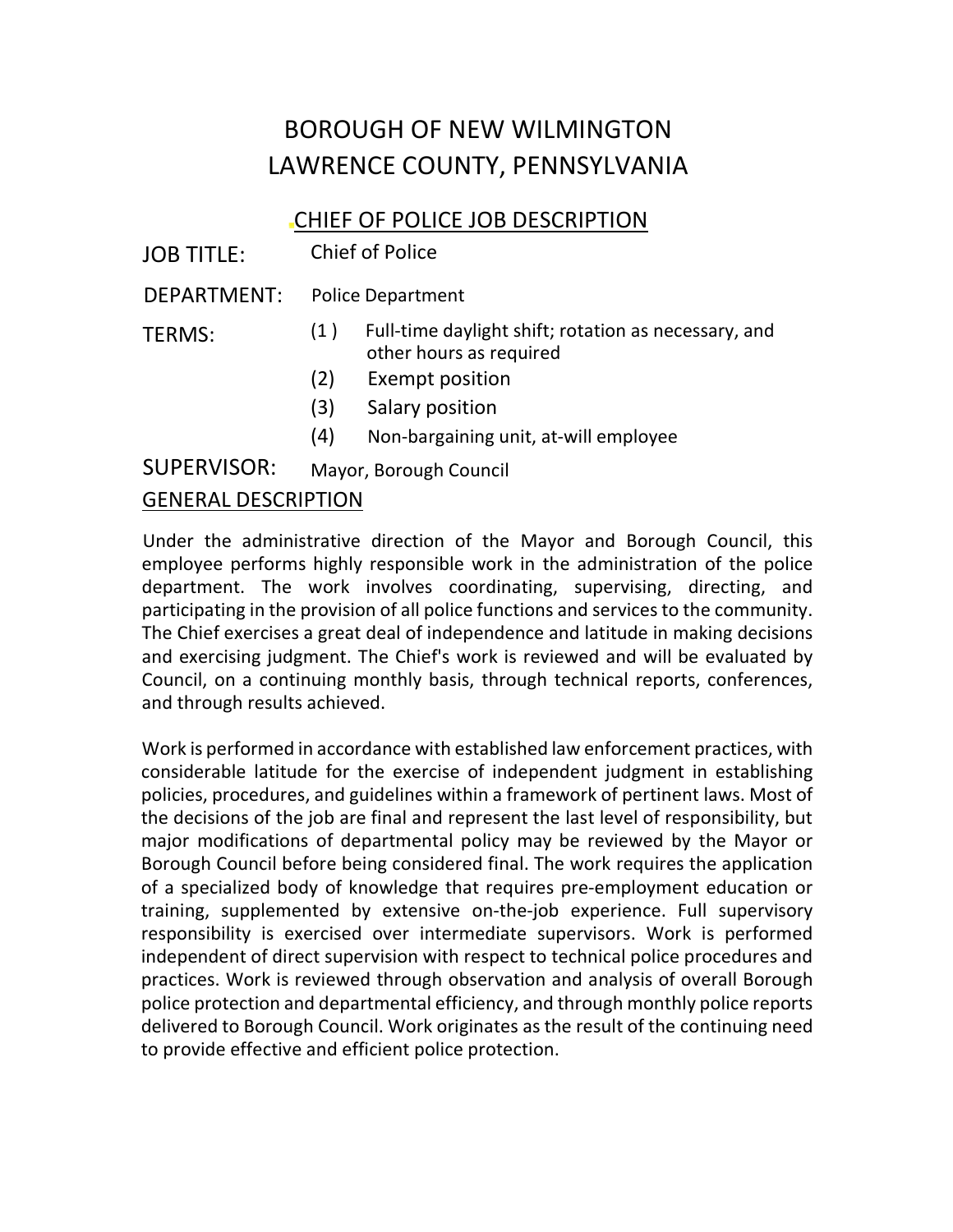Work involves extensive public contact, as well as considerable contact with other law enforcement agencies.

The Chief is a member of the police for purposes of participation in the Borough of New Wilmington Police Pension Plan.

### SUPERVISION

This employee works under the general guidance and direction of the Mayor, however, subject to the Borough Code, appointment, promotion, removal, suspension or demotion of a police officer is the jurisdiction of Borough Council. Borough Council will review and evaluate the continuing performance of the Chief.

#### SUPERVISION EXERCISED

Exercises supervision over all police department staff directly or through subordinate supervisors.

## ESSENTIAL DUTIES AND RESPONSIBILITIES

- 1 . Plans, coordinates, supervises, and evaluates police department operations. Identifies and plans for current and future law enforcement needs in a potentially rapid changing environment through tracking crime trends, demographic influences, projected community growth or population changes, available resources, and researching other communities' efforts at maintaining public safety.
- 2. Plans and implements a law enforcement program for the Borough in order to better carry out the policies and goals of Mayor and Council.
- 3. Prepares and delivers a monthly report for the police department for presentation to Borough Council, attends all regularly scheduled Council meetings, prepares a variety of reports as directed or as appropriate.
- 4. Reviews department performance and effectiveness, formulates programs or policies to alleviate deficiencies.
- 5. Exercises supervision over all police department staff, monitors the status of full-time and part-time police officers to ensure officers obtain and remain compliant with all certifications required by law, supervises and oversees the performance of duties of police officer personnel to ensure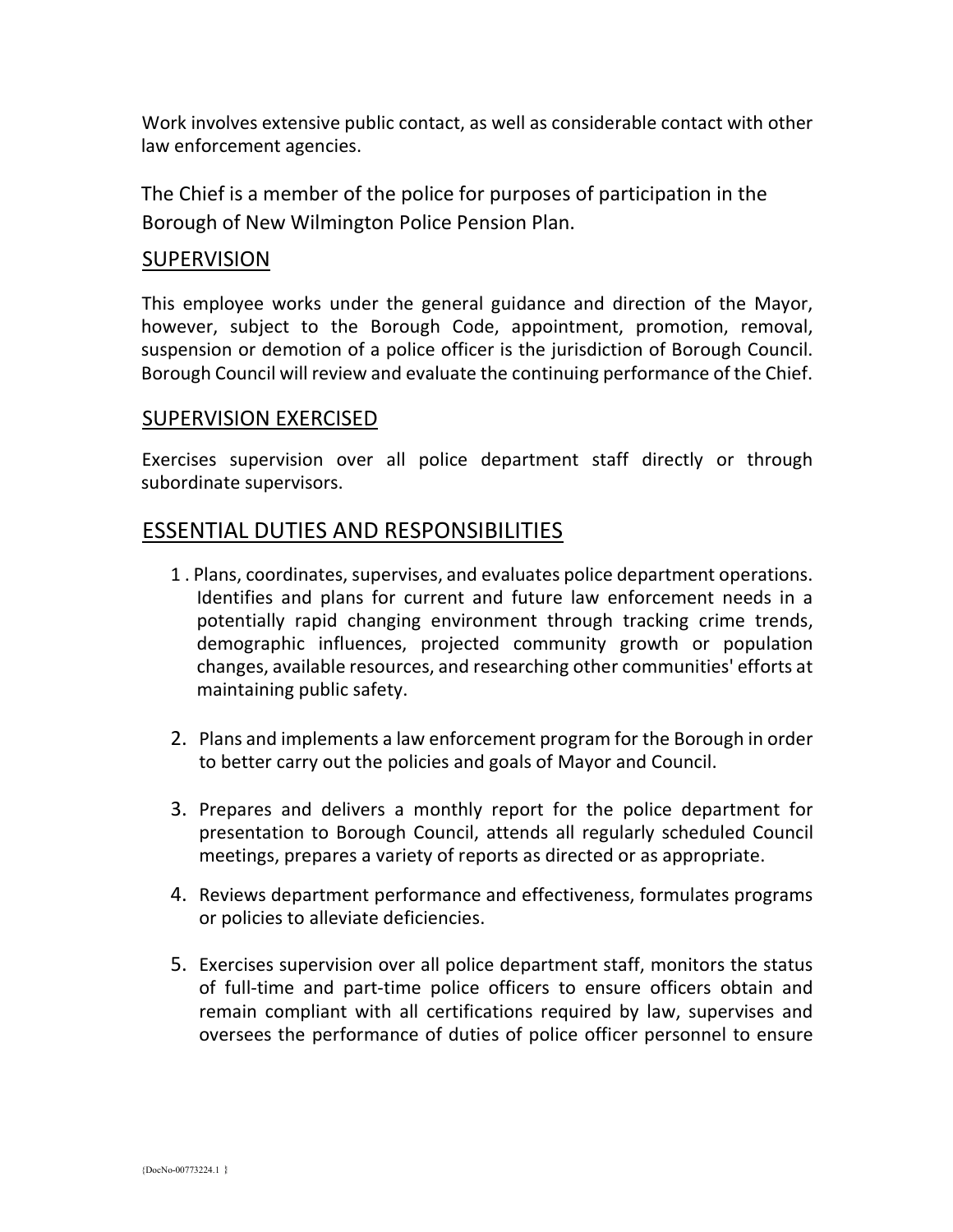compliance with standard operating procedure and applicable statutory law in the exercise of their duties.

- 6. Provides suggestions and recommendations as to the hiring, firing, advancement, promotion or any other change of status for subordinate employees.
- 7. Creates shift schedules for all full-time and part-time police officers, assures that personnel are assigned to shifts or working units which provide optimum effectiveness in terms of current situations and circumstances governing deployment consistent with the collective bargaining agreement.
- 8. Develops policies and procedures for the department in order to implement directives from the Borough Council and Mayor.
- 9. Regulates and supervises the Sergeant and/or other department supervisory personnel.
- 10.Coordinates the information gathered and work accomplished by various officers; assigns officers to special investigations as needs arise for their specific skills.
- 11.Manages police-related public relations activities including but not limited to representing the Borough before the media, public, and outside agencies and preparing, or directing the preparation of, press releases.
- 12.Evaluates evidence, witnesses, and suspects in criminal cases to correlate all aspects and to assess for trends, similarities, or for associations with other cases when deemed appropriate.
- 13.Ensures that best and necessary practices regarding the keeping and maintenance of evidence in criminal matters are followed, including the maintenance of evidence logs and the keeping of criminal files.
- 14.Supervises and coordinates the preparation and presentation of an annual budget for the department; directs the implementation of the department's budget; plans for and reviews specifications for new or replaced equipment. Prepares and administers the capital budget. Educates his staff on the borough budget, and the responsibility shared by the department to ensure that everyone is being fiscally responsible in performance of their duties and in requests for supplies of any type, with the goal toward performing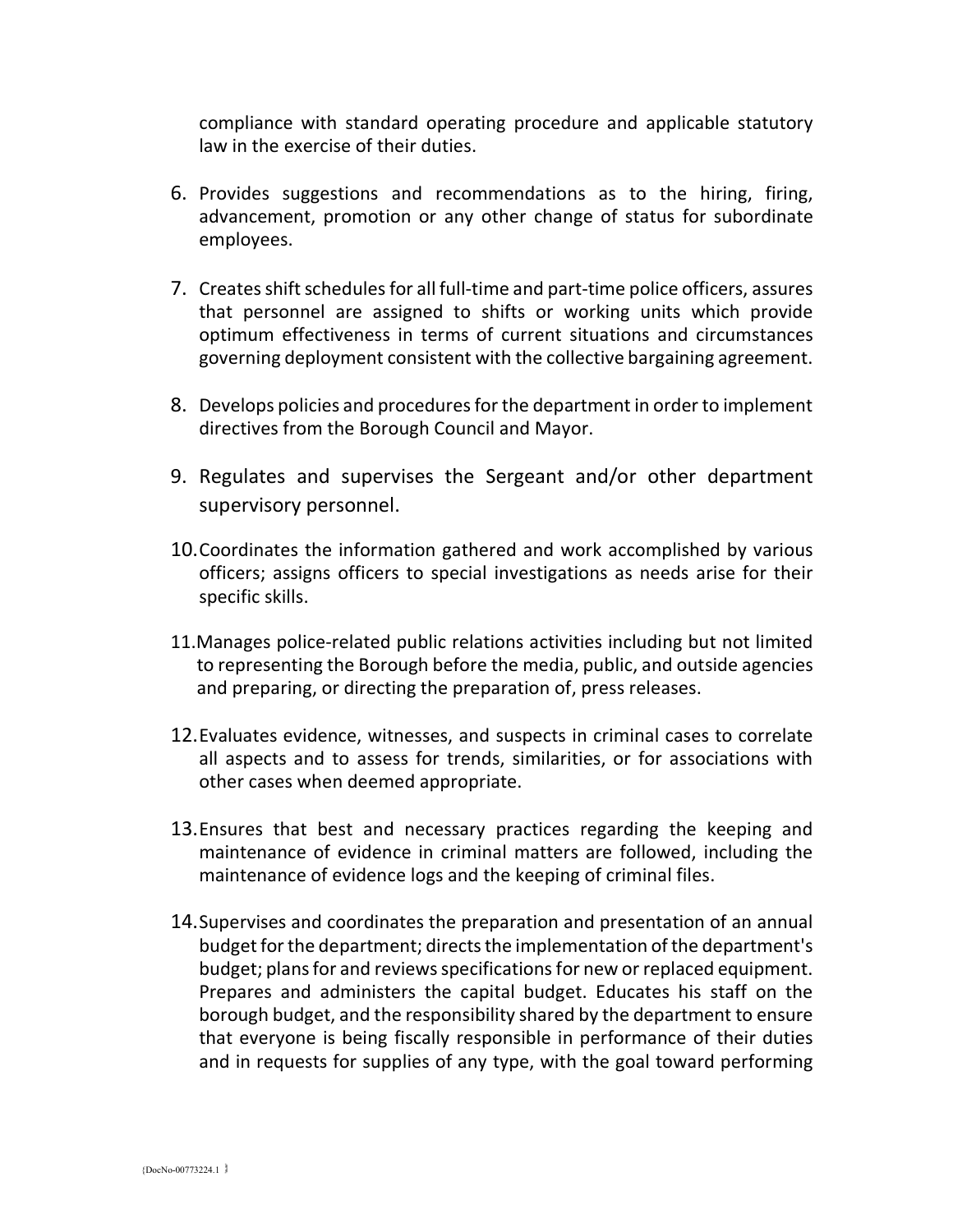their duties and providing quality service at the best possible price for the taxpayers.

- 15.Directs the development and maintenance of systems, records and legal documents that provide for the proper evaluation, control and documentation of police department operations.
- 16.Performs shift supervisor or patrol functions as required by Council or the Mayor.
- 17.Directs the training and development of full-time and part-time department personnel. Establishing training standards consistent with mandated requirements and the needs of the department.
- 18.Directs the operations of the Police Secretary and any other police-related operations.
- 19.Handles grievances, maintains departmental discipline, and the conduct and general behavior of assigned personnel. Enforces disciplinary action against any employee of the Borough Police Department.
- 20.Receives citizen complaints concerning law enforcement employees and public safety issues, and actively investigates, or causes to be investigated, to ensure that public safety or community confidence is not compromised and staff behave in an appropriate and professional manner.
- 21.Monitors the use of departmental resources, directs and ensures the continuing maintenance of police vehicles and equipment.
- 22.Meets with elected or appointed officials, other law enforcement officials, community and business representatives, and the public on all aspects of the department's activities.
- 23.Attends conferences and meetings to keep informed regarding current trends in law enforcement; represents the Borough police department in a variety of local, state and other meetings and organizations.
- 24.Cooperates with county, state and Federal law enforcement officers and organizations as appropriate where activities of the police department are involved, provides directives to police officers in the conducting of police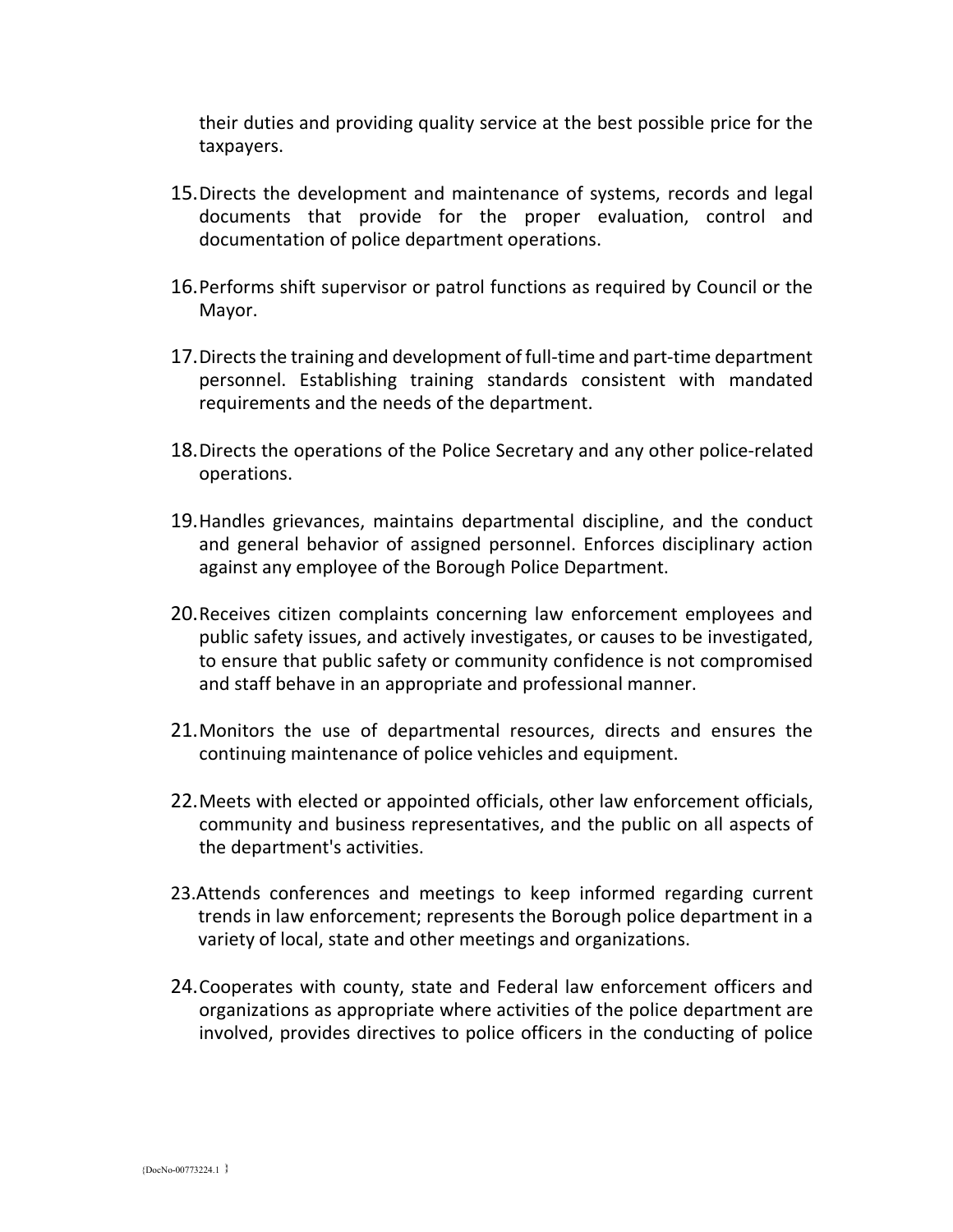activity as related to the mutual aid agreement entered into with Lawrence County Police Agencies.

- 25.Ensures that laws and ordinances are enforced in a fair and unbiased manner and that the public safety is maintained.
- 26.Maintains and regularly updates all personnel files for full-time and parttime police officers.
- 27.Actively seeks out available grant funding for police department operations and special projects. Prepares and submits appropriate grant funding applications. Supervises and monitors all grant funded projects and prepares all necessary reports related to the administration of grants received and disposition of grant funds.
- 28.Performs other duties as directed by the Mayor or Council.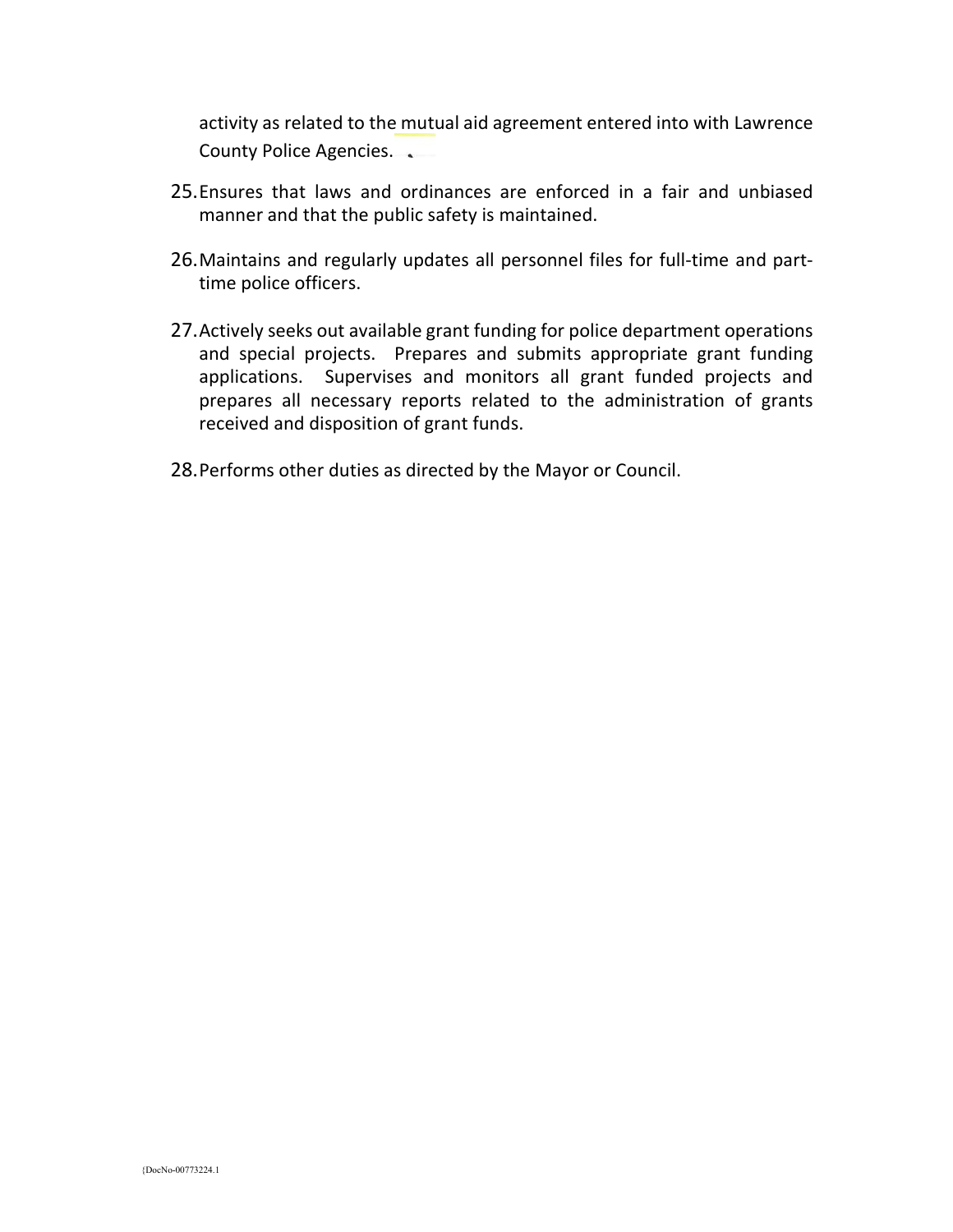## PERIPHERAL DUTIES

- 1. Directs investigations of major crime scenes as deemed necessary.
- 2. Performs the duties of subordinate personnel as needed.
- 3. Analyzes and recommends improvements to equipment and facilities, as needed.

## DESIRED MINIMUM QUALIFICATIONS

Education and Experience:

Seven years of experience as a full-time sworn police officer, three years of which must have been in a supervisory position; and graduation from an accredited college or university with a bachelor's degree in police science, law enforcement, criminal justice, public administration, management, or a closely related field.

Necessary Knowledge, Skills and Abilities:

- 1. Thorough knowledge of modern law enforcement principals, procedures, techniques, and equipment.
	- 2. Considerable knowledge of applicable laws, ordinances, and police

department rules and regulations.

- 3. Skill in the use of the tools and equipment listed below.
- 4. Ability to lead, motivate, supervise, and train subordinate personnel.
- 5. Ability to perform police work which requires good physical condition.
- 6. Ability to communicate effectively orally and in writing.
- 7. Ability to establish and maintain effective working relationships with subordinates, peers, supervisors, the general public, Westminster College, and the Wilmington Area School District.
- 8. Ability to exercise sound judgment in evaluating situations and in making decisions.
- 9. Ability to receive and give verbal and written instructions.
- 10. Must be a United States citizen.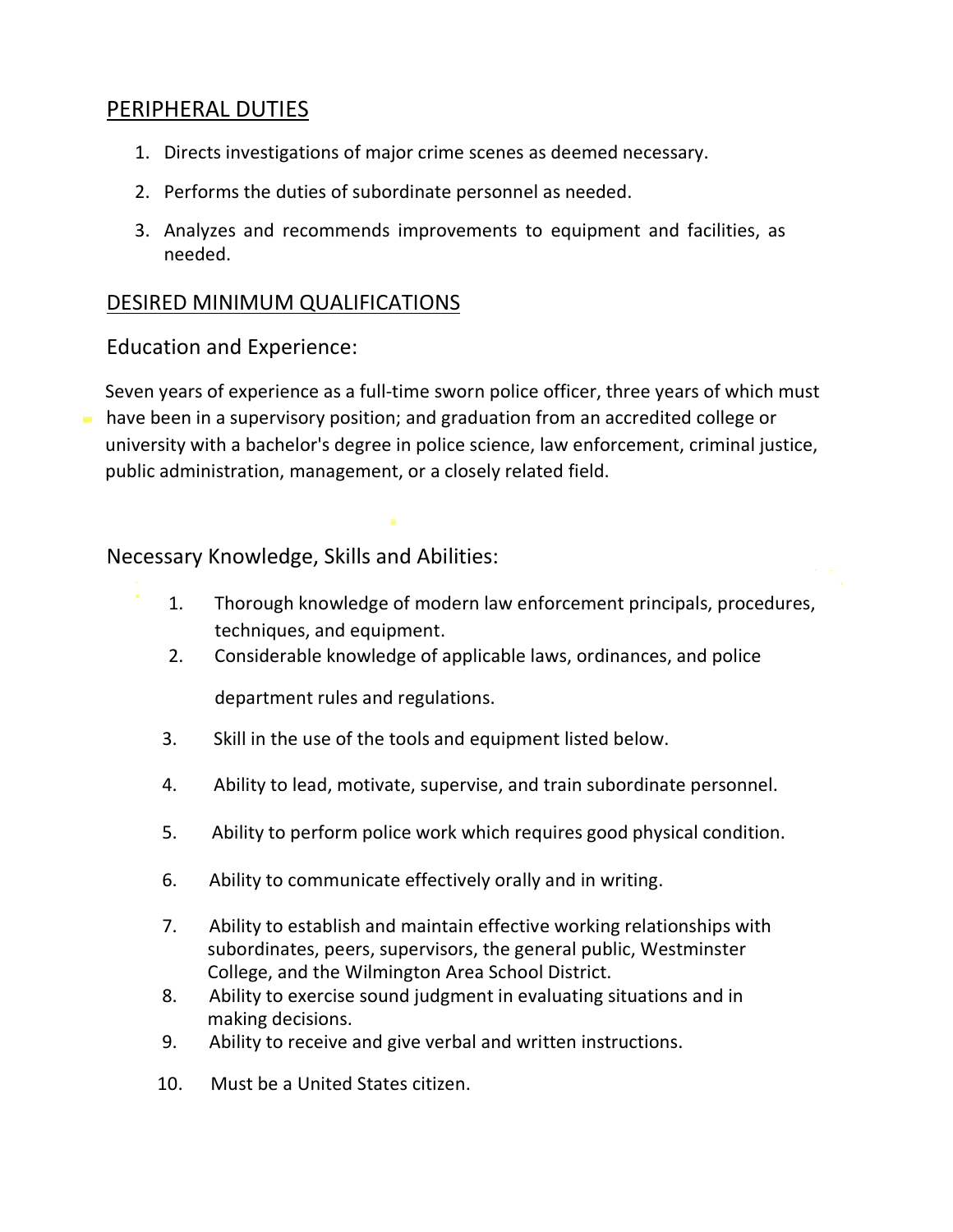- 11. Ability to write, read, and speak the English language fluently.
- 12. Ability to meet the special requirements listed below.

## SPECIAL REQUIREMENTS

- 1. Must possess or be able to obtain by time of hire, a valid Pennsylvania State Driver's License without record of suspension or revocation in any state.
- 2. Ability to meet department's physical standards.
- 3. Be certified as a law enforcement officer by the Pennsylvania Municipal Police Officer's Education and Training Commission or have the ability to obtain such certification prior to appointment.

## TOOLS AND EQUIPMENT

Police car, police radio, stopwatch, ENRADD, handgun, shotgun and other weapons as required, expandable baton, Taser, handcuffs, cellular telephone, first aid equipment, AED, personal computer, and other equipment/tools or other items as may become available and deemed helpful in the execution of police duties.

## PHYSICAL DEMANDS

The physical demands described here are representative of those that must be met by an employee to successfully perform the essential functions of this job. Reasonable accommodations may be made to enable individuals with disabilities to perform the essential functions.

While performing the duties of this job, the employee is frequently required to sit and talk or hear. The employee is occasionally required to stand; walk; run; use hands and fingers, handle or operate objects, controls, or tools listed above; reach with hands and arms; climb or balance; stoop, kneel, crouch, or crawl; engage in physical altercations with and restrain suspects; and taste or smell.

The employee must occasionally lift and/or move more than 100 pounds. Specific vision abilities required by this job include close vision, distance vision, color vision, peripheral vision, depth perception, and ability to adjust focus.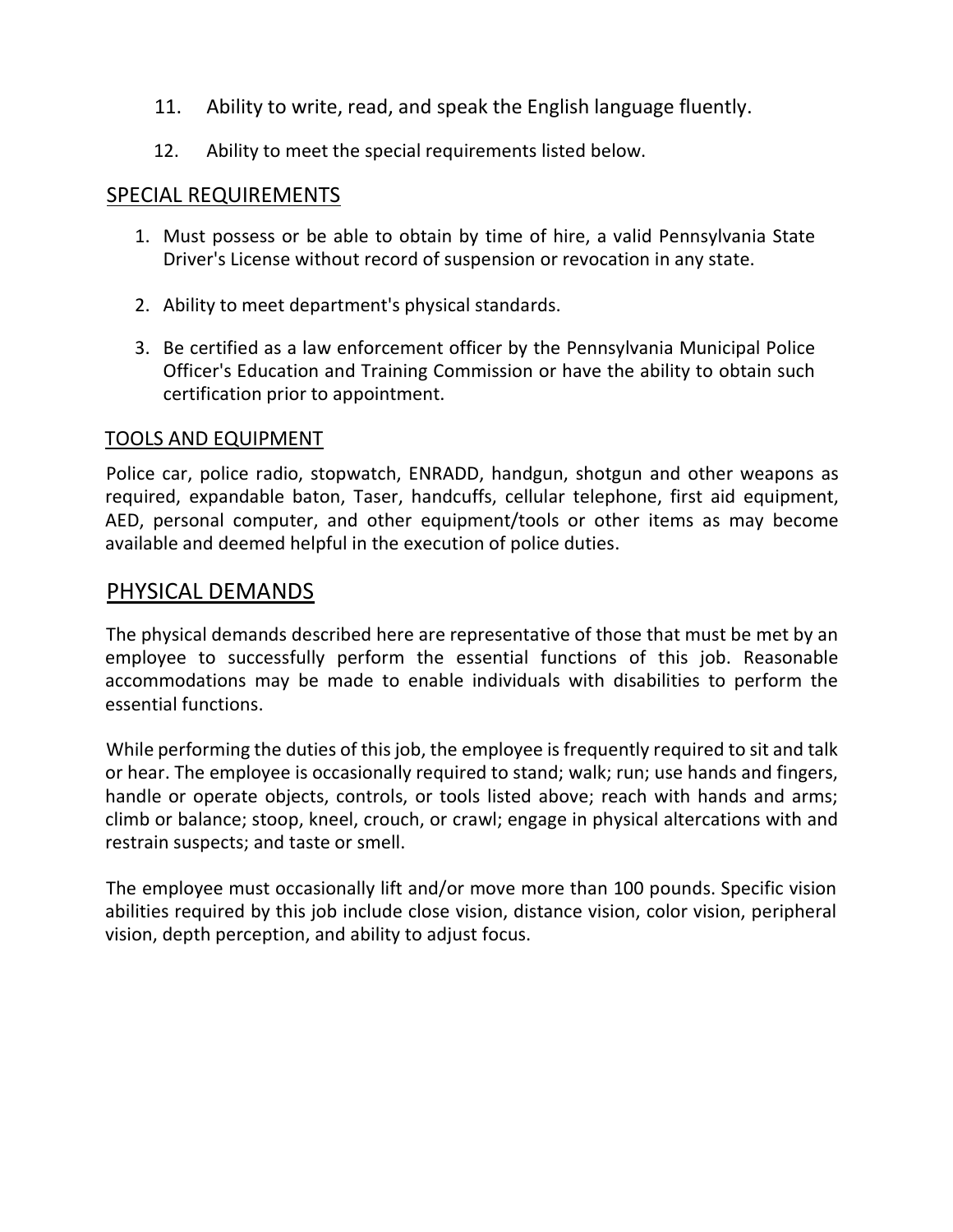## WORK ENVIRONMENT

The work environment characteristics described here are representative of those an employee encounters while performing essential functions of the job. Reasonable accommodations may be made to enable individuals with disabilities to perform the essential functions.

While performing the duties of this job, the employee occasionally works in outside weather conditions. The employee occasionally works near mechanical parts; in high, precarious places; and with explosives and is occasionally exposed to wet and/or humid conditions, fumes or airborne particles, toxic or caustic chemicals, extreme cold, extreme heat, and vibrations. The employee may also be unknowingly exposed to individuals with various communicable diseases.

The noise level in the work environment is usually moderate.

### SPECIAL REQUIREMENTS

The duties listed above are intended only as illustrations of the various types of work that may be performed by employees in this job classification. The omission of specific statements of duties does not exclude them from the position if the work is similar, related, or a logical assignment to the position.

The job description does not constitute an employee agreement between the Borough of New Wilmington and the employee and is subject to change by the Borough of New Wilmington as the needs of the Borough and requirements of the job change.

### SELECTION GUIDELINES

Formal application and/or resume, rating of education and experience; oral interview and reference check; job related tests may be required.